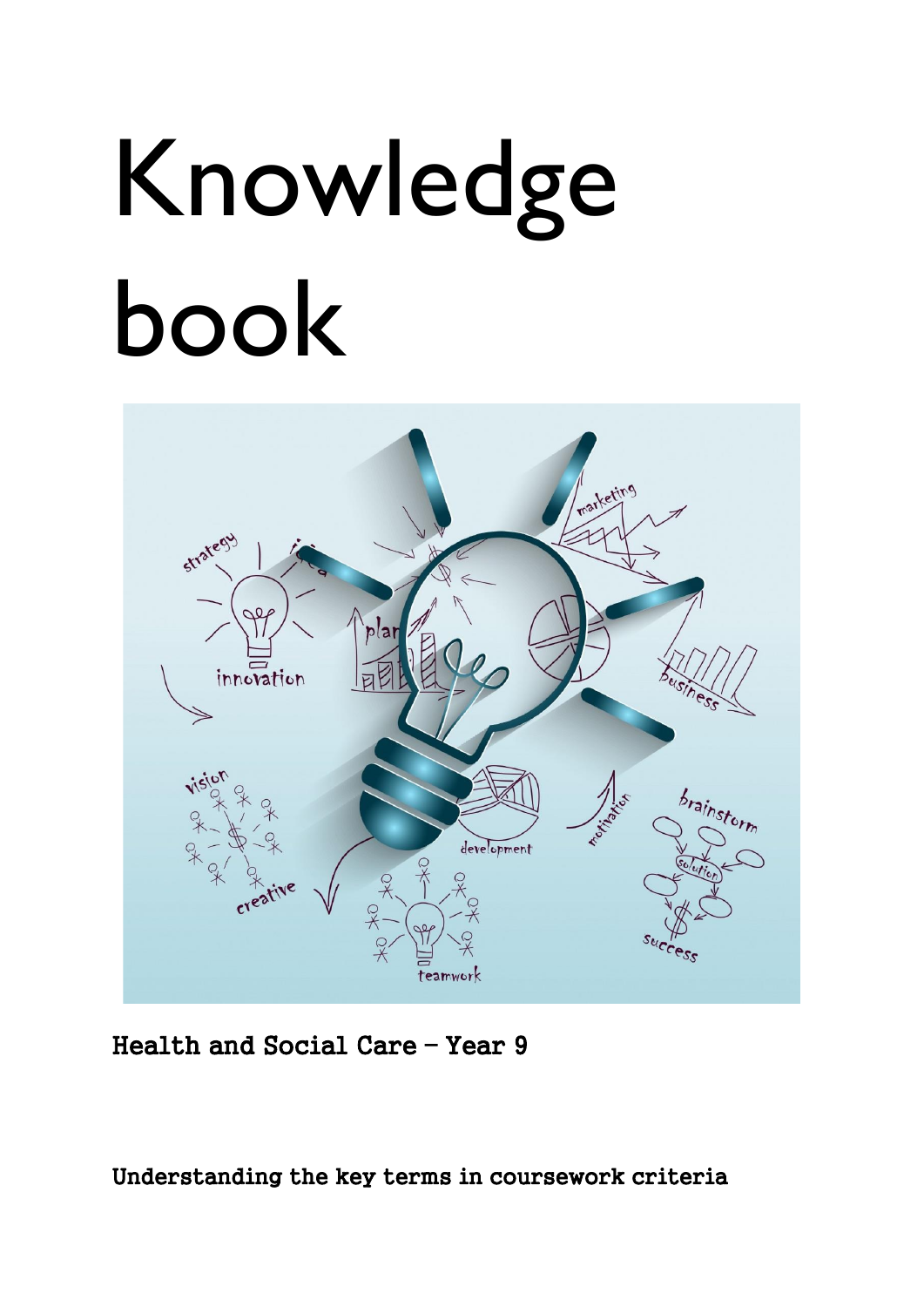| Term                 | Definition                              |
|----------------------|-----------------------------------------|
| Adequate             | Sufficient for the task – meets the     |
|                      | necessary requirements but does not     |
|                      | go beyond this                          |
| Adequately           | It is clear that the learner            |
|                      | understands the concepts and            |
|                      | principles but may not have provided    |
|                      | the full details, expansion or examples |
|                      | needed in order to gain the highest     |
|                      | marks                                   |
| Appropriate/         | Relevant to the purpose/task            |
| appropriately        |                                         |
| Attempt              | To make an effort to do, accomplish,    |
|                      | solve or effect                         |
| Basic                | The work comprises the minimum          |
|                      | required and provides the base or       |
|                      | starting point from which to develop.   |
|                      | Responses are simple and not            |
|                      | complicated; the simplest and most      |
|                      | important facts are included            |
| <b>Brief/briefly</b> | Accurate and to the point but lacking   |
|                      | detail/contextualisation/examples       |
| Clear                | Focussed and accurately expressed,      |
|                      | without ambiguity                       |
| Coherent             | Logical; consistent                     |
| Competent/           | Evidence that meets the necessary       |
| Competently          | standard for the task                   |
| Comprehensive        | The work is complete and includes       |
|                      | everything that is necessary to         |
|                      | evidence understanding in terms of      |
|                      | both breadth and depth                  |
| Confident/           | Exhibiting certainty; having command    |
| Confidently          | over one's information/argument etc.    |
| Create               | To originate (e.g. to produce a         |
|                      | solution to a problem)                  |
| Describe             | Set out characteristics                 |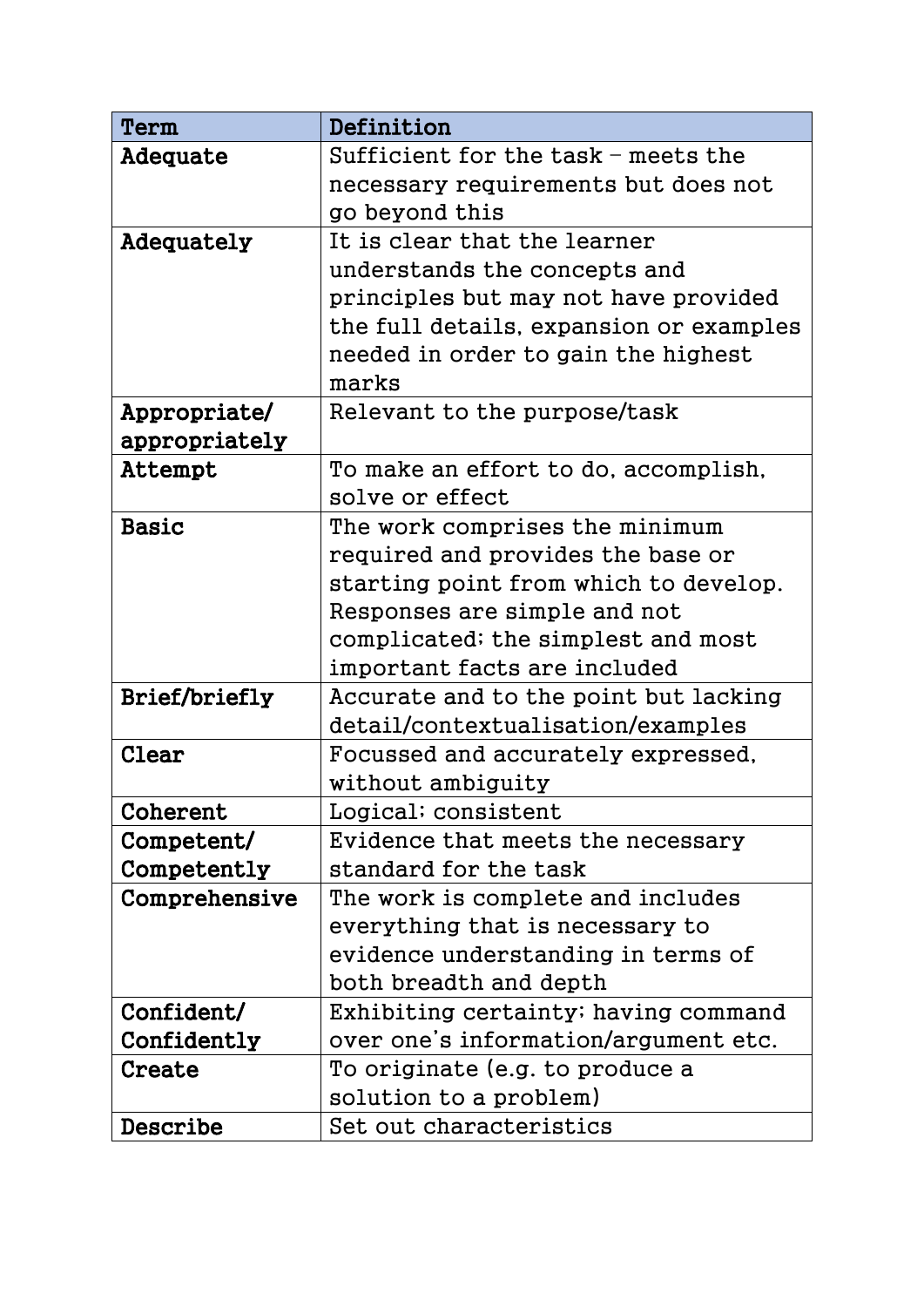| Detail           | To describe something item by item,     |
|------------------|-----------------------------------------|
|                  | giving all the facts                    |
| Detailed         | Point-by-point consideration of e.g.    |
|                  | analysis, argument                      |
| <b>Discuss</b>   | Present, explain and evaluate salient   |
|                  | points e.g. for/against an argument     |
| <b>Effective</b> | Applies skills appropriately to a task  |
|                  | and achieves the desired outcome;       |
|                  | successful in producing a desired or    |
|                  | intended result                         |
| Explain          | Set out the purposes and reasons        |
| Few              | A small number or amount, not many      |
|                  | but more than one                       |
| Full/fully       | Completely; containing as much          |
|                  | information as possible                 |
| Independent      | Without reliance on others              |
| Informed         | Having or prepared with information     |
|                  | or knowledge                            |
| Justified/       | The reasons for doing something are     |
| Justifying       | explained in full                       |
| Limited          | The work produced is small in range or  |
|                  | scope and includes only a part of the   |
|                  | information required; it evidences      |
|                  | partial, rather than full,              |
|                  | understanding                           |
| List             | Document a series of outcomes or        |
|                  | events or information                   |
| Little           | A very small amount of evidence, or     |
|                  | low number of examples, compared to     |
|                  | what was expected, is included in the   |
|                  | work                                    |
| Many             | A large number of (less than 'most' see |
|                  | below)                                  |
| Most/mostly      | Greatest in amount; the majority of;    |
|                  | nearly all of; at least 75% of the      |
|                  | context which is expected has been      |
|                  | included                                |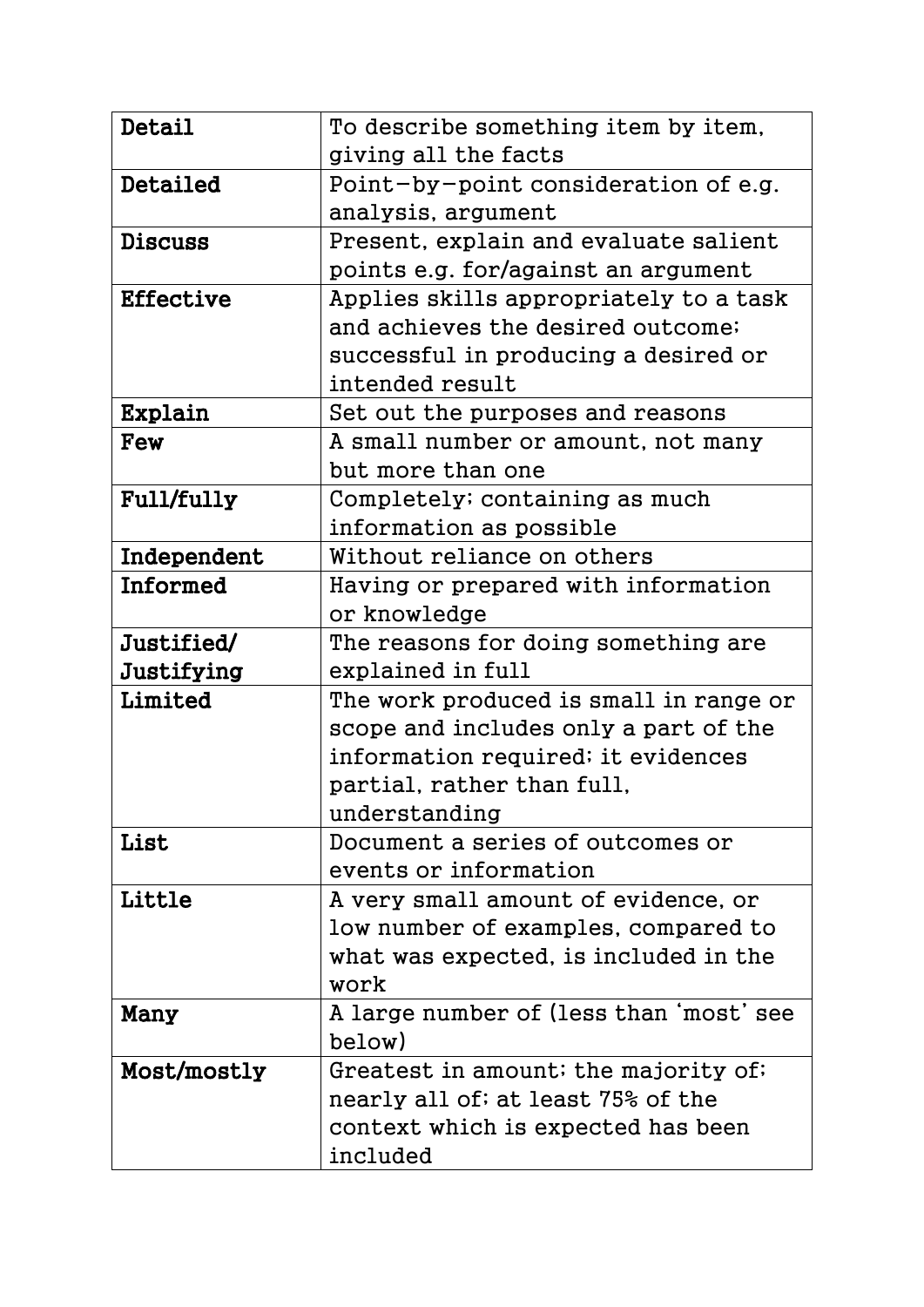| Occasionally  | Occurring, appearing or done            |
|---------------|-----------------------------------------|
|               | infrequently and irregularly            |
| Partly        | In part, to some extent or degree;      |
|               | partially; not wholly                   |
| Range         | The evidence presented is sufficiently  |
|               | varied to give confidence that the      |
|               | knowledge and principles are            |
|               | understood in application as well as in |
|               | fact                                    |
| Reasonable    | Enough to complete a task but not       |
|               | flawless, omissions/inaccuracies are    |
|               | present, the work, whilst not ideal, is |
|               | of a quality and type which is          |
|               | acceptable for the task and level       |
| Reasoned      | Justified, to understand and to make    |
|               | judgements based on practical facts     |
| Relevant      | Correctly focused on the activity       |
| Simple        | The work is composed of one part only,  |
|               | either in terms of its demands or in    |
|               | relation to how a more complex task     |
|               | has been interpreted by the learner     |
| Some          | About 50% of the content which would    |
|               | have been expected is included          |
| Sophisticated | Uses refined and complex applications   |
|               | effectively                             |
| Sound         | Valid, logical, justifiable, well-      |
|               | reasoned                                |
| Thorough      | Extremely attentive to accuracy and     |
|               | detail                                  |
| Variety       | A number or range of things of the      |
|               | same general class that are distinct in |
|               | character or quality                    |
| Wholly        | To the whole amount/extent              |
| <b>Wide</b>   | The learner has included many           |
|               | relevant details, examples or contexts  |
|               | thus avoiding a narrow or superficial   |
|               | approach, broad approach taken to       |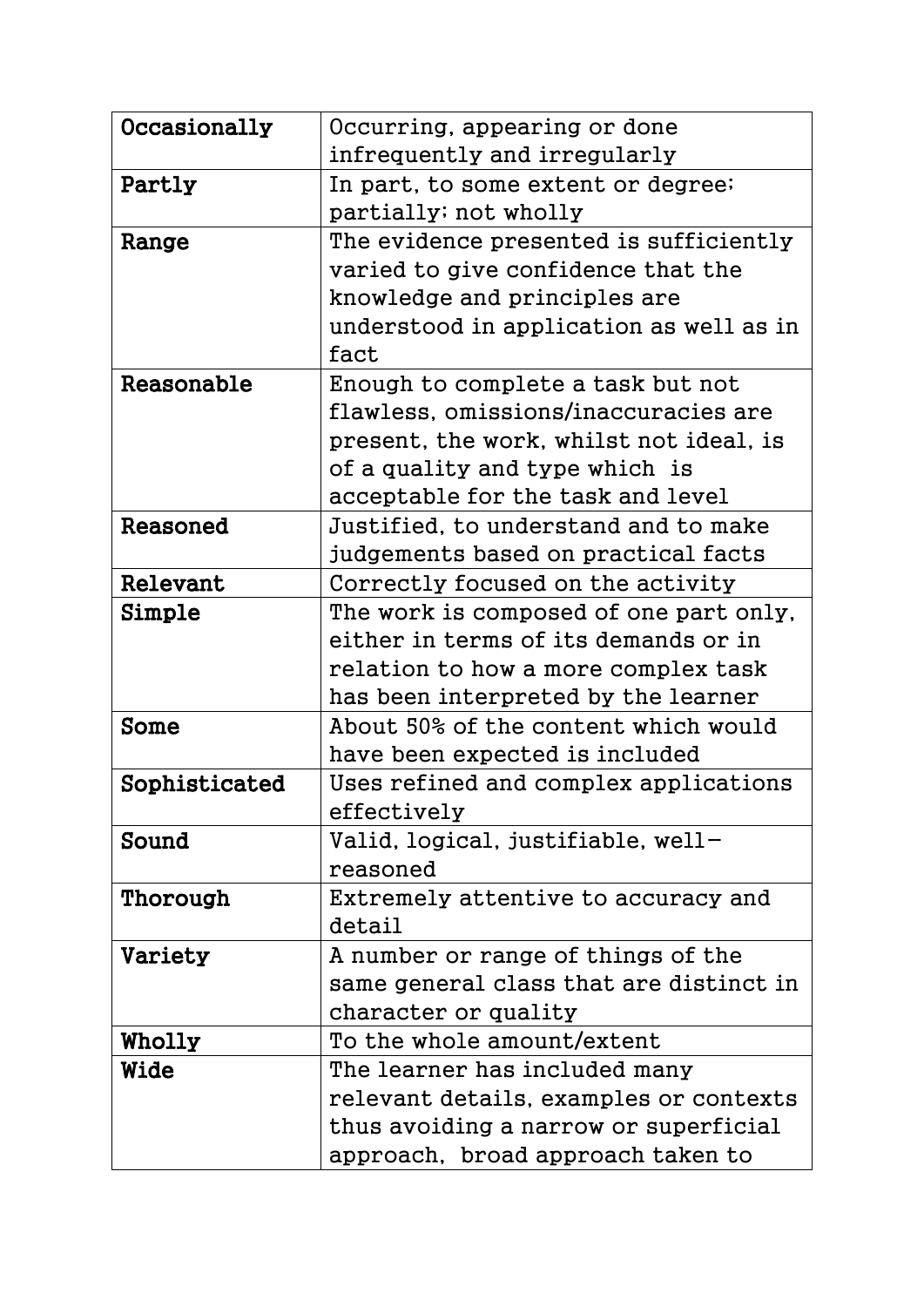| scope/scale; comprehensive list of |
|------------------------------------|
| examples given                     |

## Key terms

| Being able to solve problems using       |
|------------------------------------------|
| concepts and general principles          |
| A device that allows an individual to    |
| use assistive technology                 |
| Getting support with safeguarding your   |
| rights and expressing your views and     |
| wishes                                   |
| Automated external defibrillator.        |
| which is used by qualified first aiders  |
| to deliver electric shocks to a casualty |
| whose heart has stopped                  |
| The ability to move the body quickly     |
| and easily                               |
| The intention of the project             |
| Desired outcomes, i.e. what you want to  |
| achieve                                  |
| The passageway through which air         |
| reaches a person's lung                  |
| An unpleasant physical reaction to a     |
| particular substance                     |
| Essential nutrients that the body        |
| cannot make, so they have to be eaten    |
| as part of an individual's diet          |
| A doctor who specialises in pain relief  |
| A sudden, life-threatening reaction to   |
| a substance. Common causes are           |
| peanuts and shellfish                    |
| Protect the body from damage caused      |
| by harmful molecules called free         |
| radicals. Many experts believe this      |
| damage is a factor in the development    |
|                                          |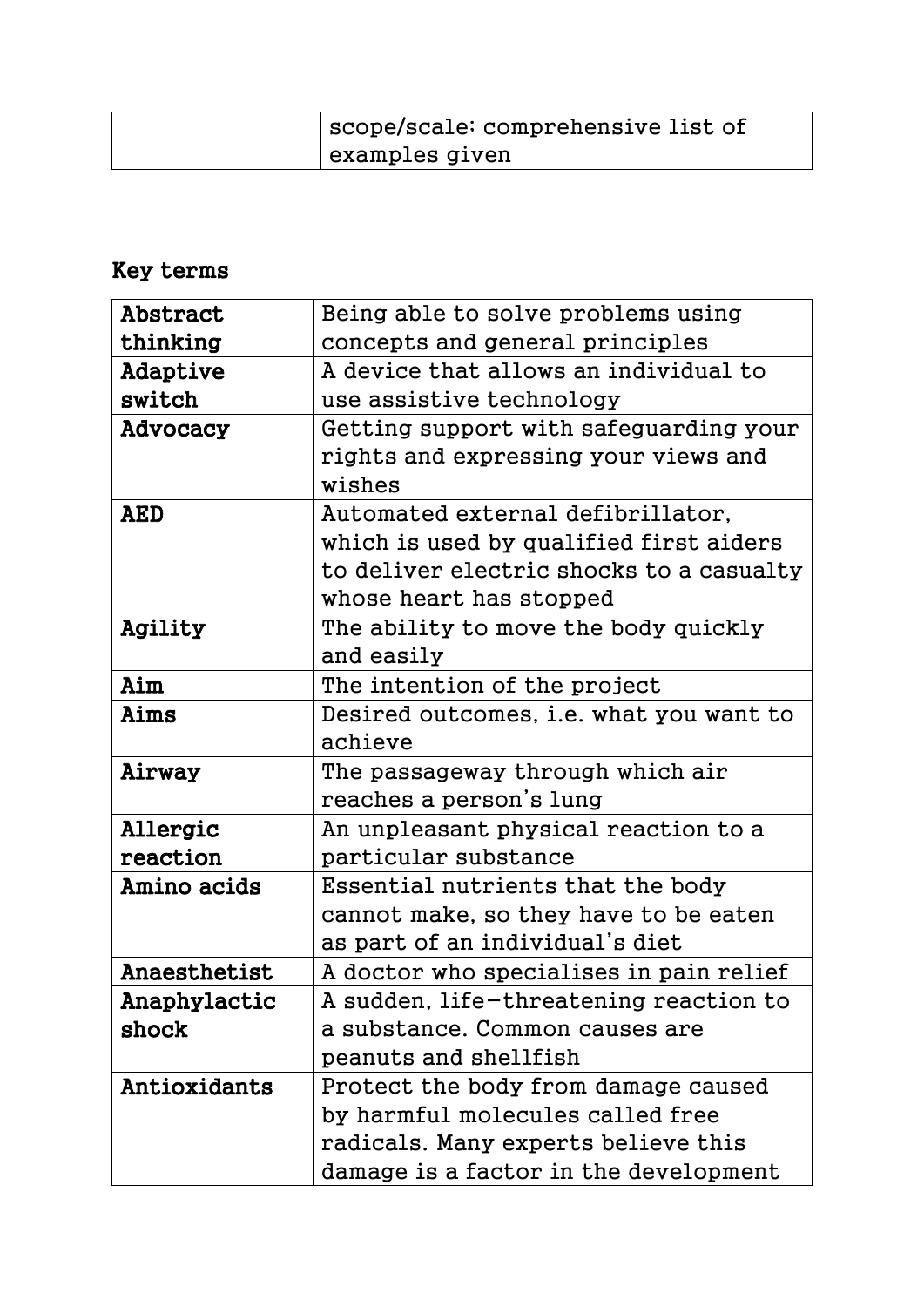|                      | of blood vessel disease                 |
|----------------------|-----------------------------------------|
|                      | (atherosclerosis), cancer and other     |
|                      | conditions. Vitamins A, C and E are     |
|                      | antioxidants                            |
| Assistive            | Devices or technologies that support    |
| technology           | individuals to maintain or improve      |
|                      | their independence and safety           |
| Attention            | A group behavioural symptoms that       |
| deficit              | include inattentiveness, hyperactivity  |
| hyperactivity        | and impulsiveness                       |
| disorder             |                                         |
| (ADHD)               |                                         |
| Attribute            | A feature or characteristic of a person |
| Autism               | A lifelong developmental disability     |
|                      | that affects how people perceive that   |
|                      | world and interact with others          |
| <b>Bereavement</b>   | Coping with change following the loss   |
|                      | of someone very close, such as a        |
|                      | partner, wife, husband, etc             |
| <b>Biased</b>        | Information that gives one particular   |
|                      | opinion                                 |
| <b>Birth defects</b> | Problems that affect the structure or   |
|                      | function of organs or systems in the    |
|                      | body from birth                         |
| Calories             | A calorie is a measurement of the       |
|                      | energy provided by food. Energy-dense   |
|                      | foods contain a high number of calories |
|                      | per gram                                |
| Carbohydrates        | Essential nutrients from food that      |
|                      | provide energy                          |
| Cardia               | Where the contents of the oesophagus    |
|                      | empty into the stomach                  |
| Cardiovascular       | $Cardio = heart$ and vascular = $blood$ |
| system               | vessels. The heart pumps blood around   |
|                      | the body, which is transported by blood |
|                      | vessels                                 |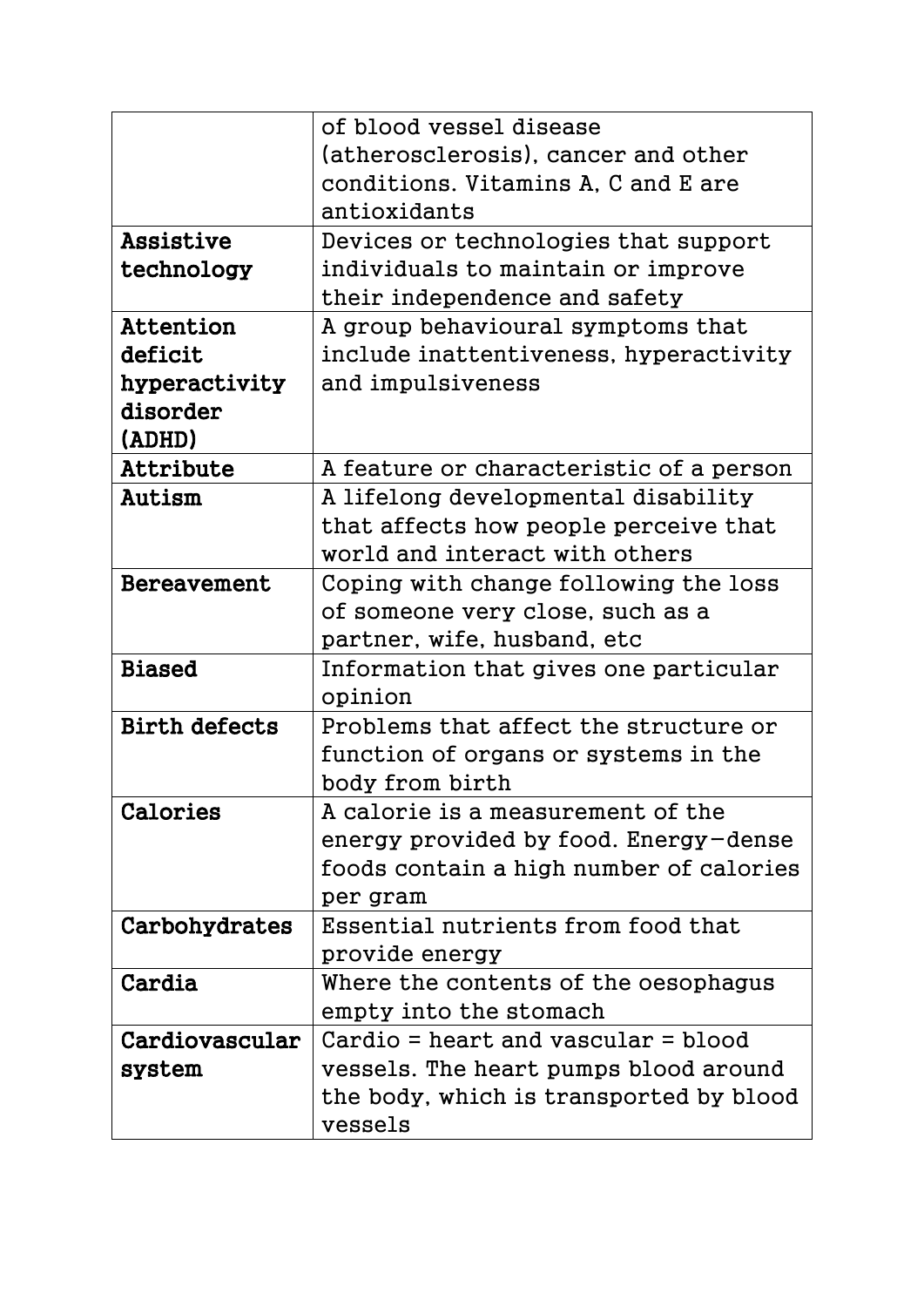| Cartilage      | A strong and stretchy connective                |
|----------------|-------------------------------------------------|
|                | tissue between the bones. It is not as          |
|                | hard and rigid as bone, but is stiffer          |
|                | and less flexible than muscle tissue            |
| Casualty       | Someone who has suffered an injury              |
| Cerebral palsy | Affects body movement, muscle control,          |
|                | muscle co-ordination, muscle tone,              |
|                | reflex, posture and balance. It can also        |
|                | impact fine motor skills and oral               |
|                | motor functioning                               |
| Cognitive      | The construction of thought processes           |
| development    | (including remembering, problem-                |
|                | solving and decision-making) from               |
|                | childhood through to adulthood                  |
| Communication  | A way for individuals to communicate            |
| book           | through the use of pictures,                    |
|                | photographs, signs, symbols and words           |
| Conscious      | Awake and aware of surroundings                 |
| Contingency    | A process that takes account of                 |
| plan           | possible future events, <i>i.e.</i> emergencies |
| <b>CPR</b>     | Cardiopulmonary resuscitation $-$ i.e.          |
|                | giving someone chest compressions to            |
|                | keep their heart and circulation going,         |
|                | in order to save their life. Can also be        |
|                | done in combination with 'rescue                |
|                | breaths' by first aiders trained to do          |
|                | this                                            |
| CT scan        | A computerised tomography scan used             |
|                | for internal organs, blood vessels or           |
|                | bones (sometimes called a CAT scan)             |
| DBS checks     | Criminal record checks carried out by           |
|                | the Disclosure and Barring Service              |
|                | (DBS) to help prevent unsuitable people         |
|                | working with vulnerable adults or with          |
|                | children                                        |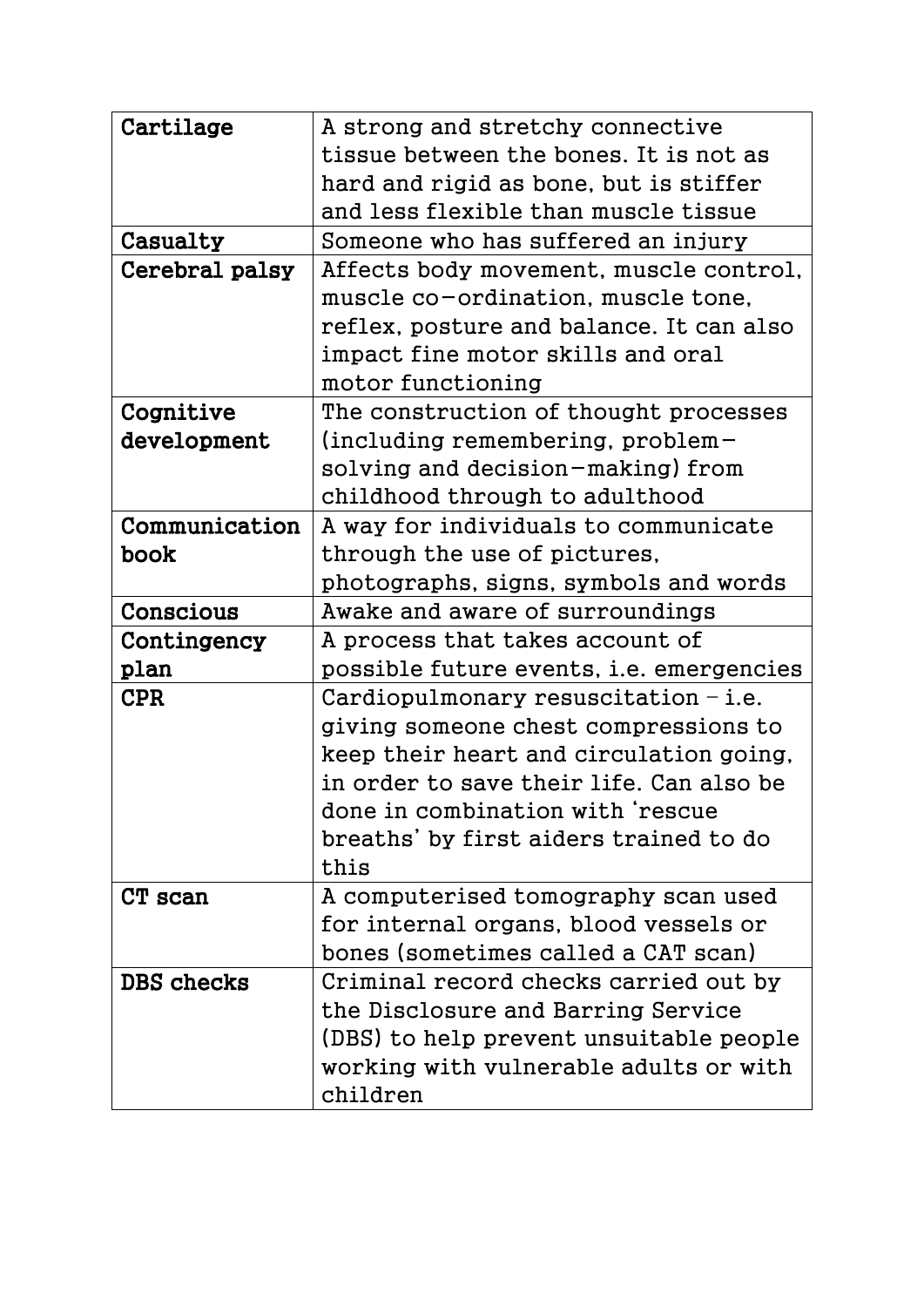| Dementia        | A condition that causes memory loss,     |
|-----------------|------------------------------------------|
|                 | confusion and difficulty with daily      |
|                 | living tasks                             |
| Deoxygenated    | Blood that has no oxygen, but does       |
| blood           | contain carbon dioxide                   |
| Depression      | A low mood that lasts for a long period  |
|                 | of time and affects an individual's      |
|                 | day-to-day activities                    |
| Designated      | A named individual who is the first      |
| child           | point of contact for staff in a care     |
| protection      | setting if they have any concerns        |
| officer         | about a child or need advice about the   |
|                 | welfare of a child                       |
| Dexterity       | The ability to perform an action with    |
|                 | the hands skilfully                      |
| <b>Diabetes</b> | A condition where the amount of          |
|                 | glucose in the blood is too high         |
|                 | because the body cannot use it           |
|                 | properly                                 |
| Diagnosis       | An investigation of the symptoms of an   |
|                 | illness to identify what is the cause of |
|                 | the problem                              |
| Diaphragm       | A muscle anchored to the lower ribs,     |
|                 | which separates the chest from the       |
|                 | abdomen                                  |
| Dietary needs   | An individual's food and nutrition       |
|                 | requirements to maintain their good      |
|                 | health and well-being                    |
| Disabilism      | Behaviour that is abusive or             |
|                 | discriminatory based on the belief that  |
|                 | people with disabilities are interior or |
|                 | less valued members of society           |
| Discrimination  | When people judge others based on        |
|                 | their differences, and use these         |
|                 | differences to create disadvantage or    |
|                 | oppression. Discrimination could be      |
|                 | based on race, disability or gender      |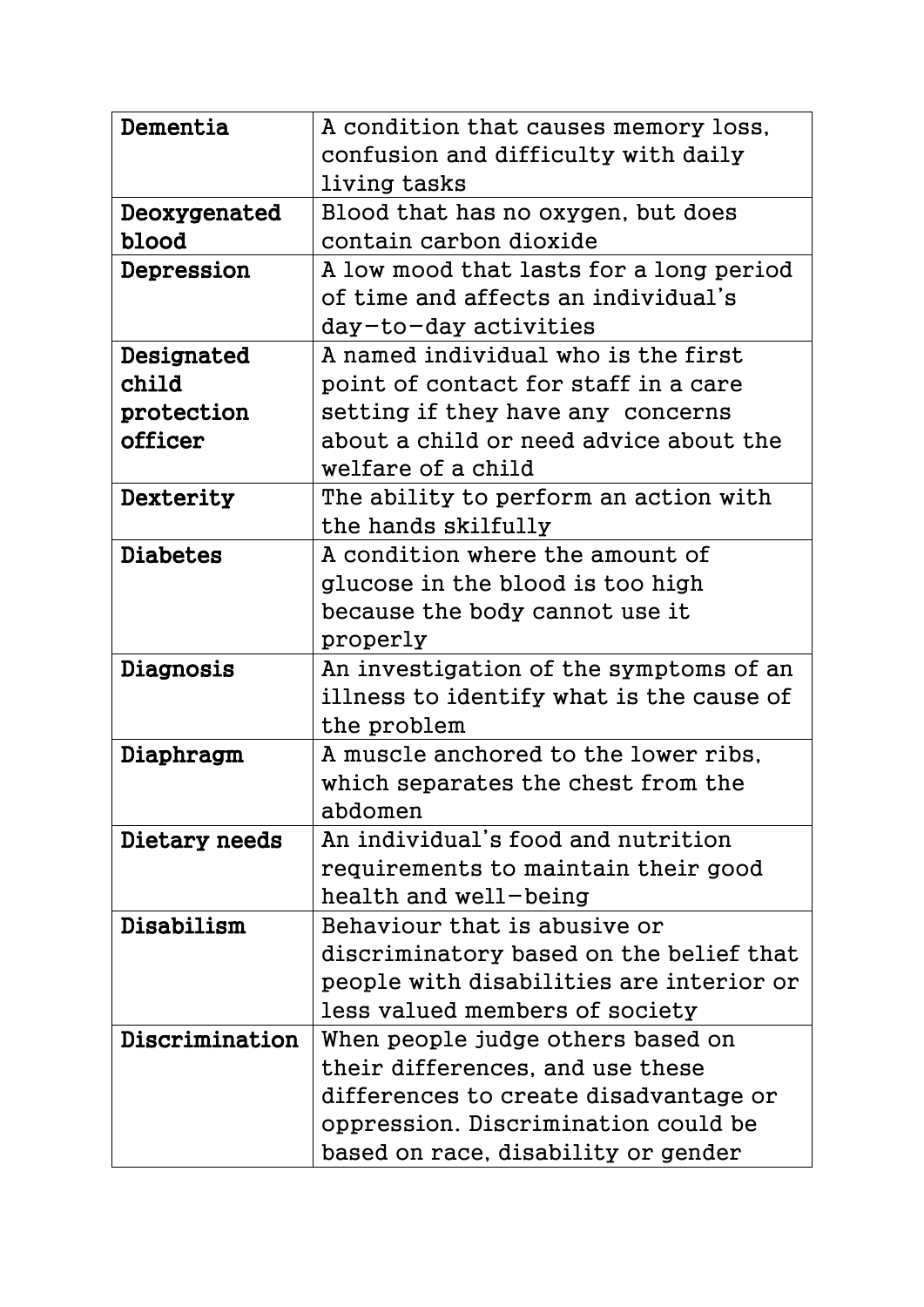| Disorder    | A state where part of the body is not    |
|-------------|------------------------------------------|
|             | functioning correctly and is causing     |
|             | ill-health                               |
| Diversity   | Involves recognising and appreciating    |
|             | differences. Valuing diversity means     |
|             | accepting and respecting individual      |
|             | differences such as faith, diet,         |
|             | ethnicity and customs, for example       |
| Domiciliary | An organisation that provides care and   |
| care agency | support to individuals in their homes    |
| Down's      | A genetic condition that typically       |
| syndrome    | causes learning disabilities and some    |
|             | physical characteristics                 |
| Dynavox     | Speech-generating software. By           |
|             | touching a screen that contains text,    |
|             | pictures and symbols that software       |
|             | then converts those symbols into         |
|             | speech                                   |
| Emergency   | An unexpected event that needs prompt    |
|             | action                                   |
| Empower     | To give someone the authority or         |
|             | control to do something. The way a       |
|             | health, social care or early years       |
|             | worker encourages an individual to       |
|             | make decisions and to take control of    |
|             | their own life                           |
| Enzymes     | Chemical substances found in the body;   |
|             | they cause key chemical reactions to     |
|             | happen, such as during the digestion of  |
|             | food                                     |
| EpiPen      | A device that auto-injects adrenaline    |
|             | if someone has anaphylactic shock due    |
|             | to an allergic reaction (to peanuts, for |
|             | example)                                 |
| Equality    | Promoting equality means ensuring        |
|             | that people are treated equally. For     |
|             | example, ensuring individuals are        |
|             | treated fairly and given the same        |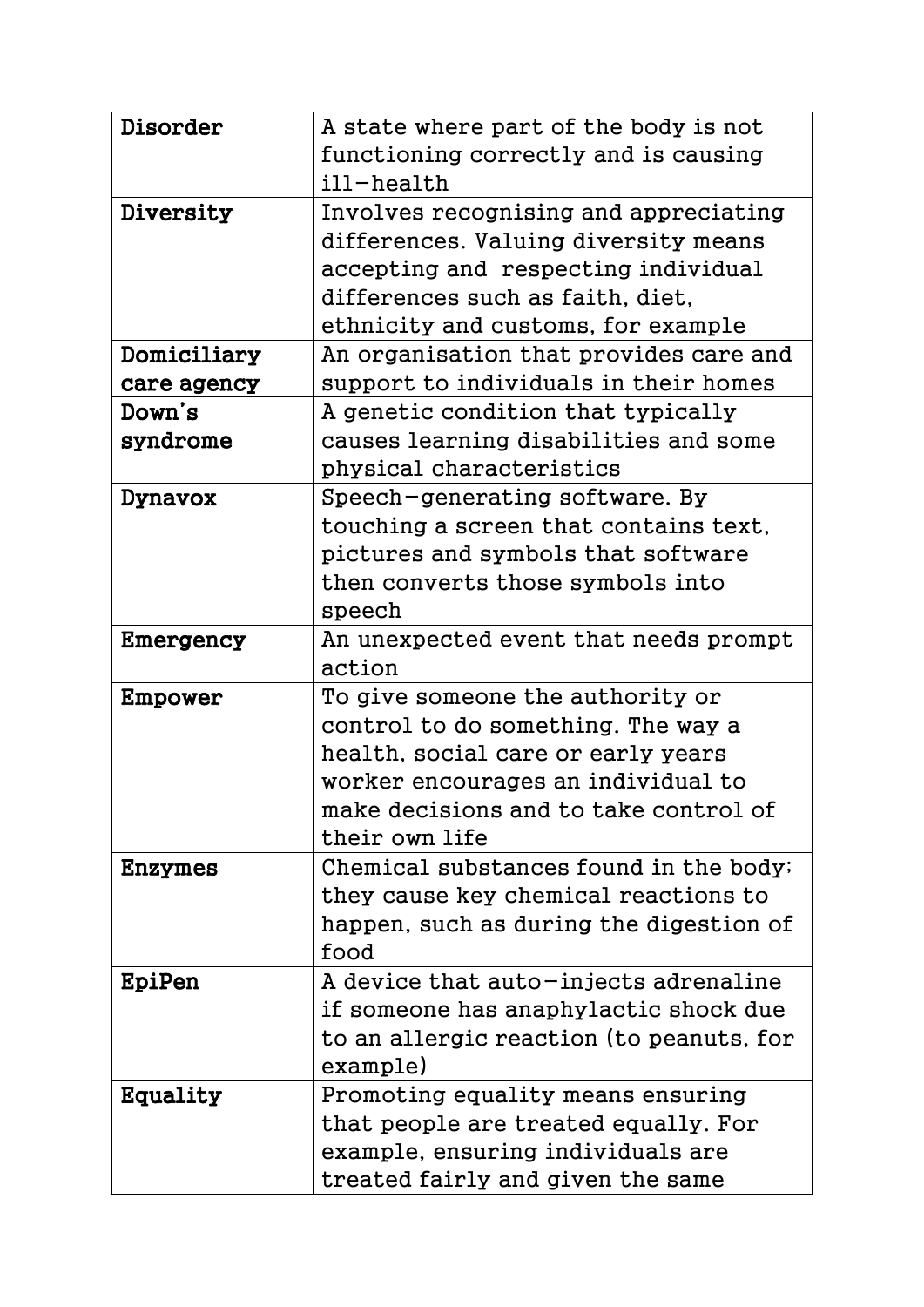|                        | choices and opportunities regardless     |
|------------------------|------------------------------------------|
|                        | of differences. They are not             |
|                        | discriminated against due to their age,  |
|                        | race or sexuality, for example. People   |
|                        | are treated according to their own,      |
|                        | individual needs                         |
| Ethical                | Something that is seen as morally right  |
| <b>Fine motor</b>      | Smaller actions, such as grasping an     |
| skills                 | object between the thumb and a finger    |
|                        | when holding a paintbrush or pencil      |
| First aid              | Urgent treatment given to an             |
|                        | individual who has suffered a sudden     |
|                        | injury or an unexpected health problem   |
| Free sugars            | Sugars that are added to food $-$ for    |
|                        | example, the sugar content of a fizzy    |
|                        | drink or the sugar you would add to a    |
|                        | cup of tea. The sugar is not part of the |
|                        | cell structure of the food               |
| Genetics               | The study of the traits people inherit   |
|                        | from their family through DNA            |
| Gross motor            | The larger movements of arms, legs,      |
| skills                 | feet or the entire body (for walking,    |
|                        | running, skipping and jumping)           |
| Halal                  | In Islam, an animal can be eaten only if |
|                        | it has been slaughtered in a particular  |
|                        | way                                      |
| Haram                  | In Islam, this means forbidden           |
| Harassment             | Unwanted behaviour that has the          |
|                        | purpose or effect of violating a         |
|                        | person's dignity, or intends to          |
|                        | intimidate or humiliate them             |
| Health and             | The official supervisory body for the    |
| Safety                 | health, safety and welfare of people in  |
| <b>Executive (HSE)</b> | work settings in the UK                  |
| Hearing loop           | A specialist type of equipment that      |
| system                 | transmits sounds to individuals who      |
|                        | use hearing aids or cochlear implants    |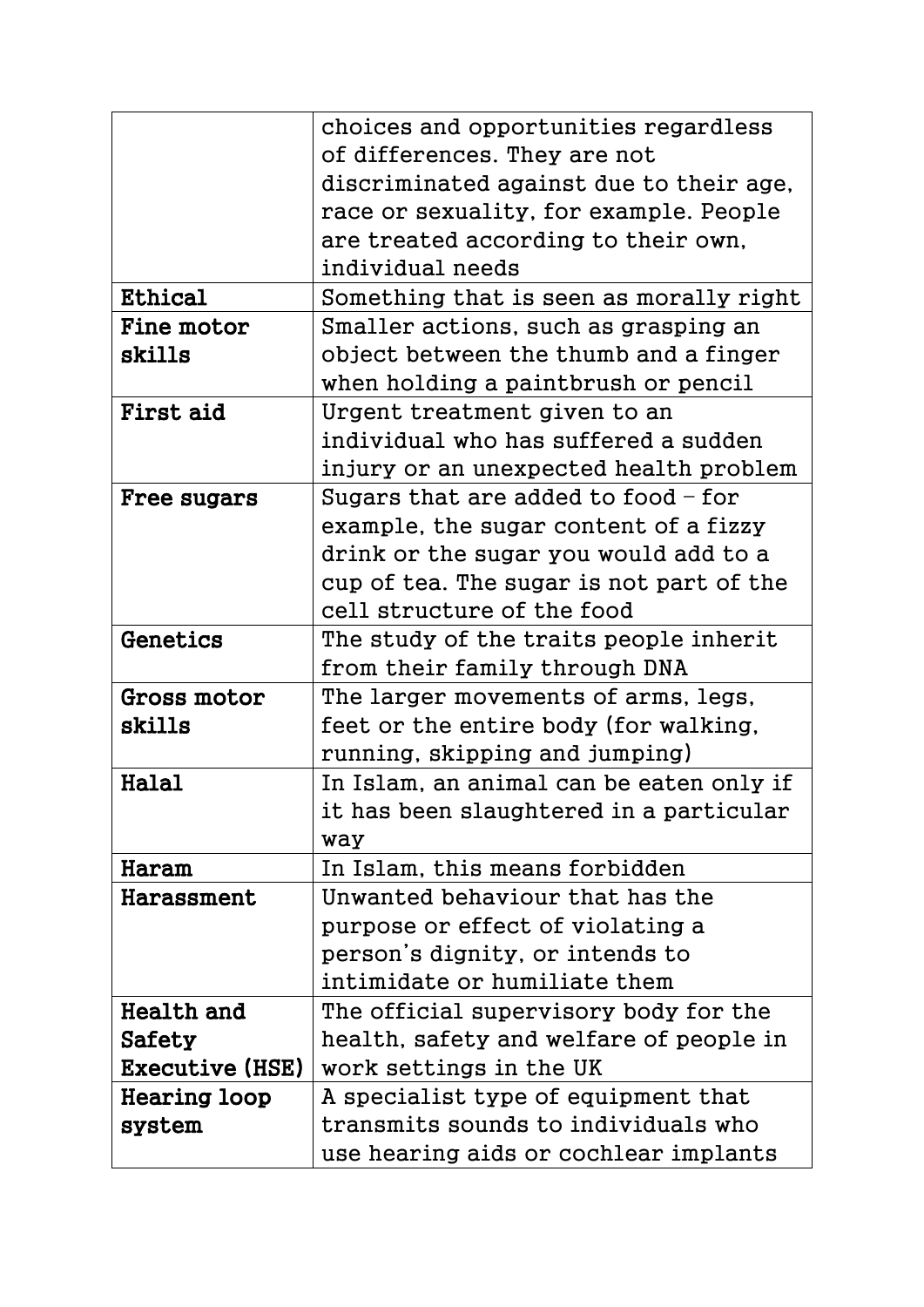| Homeostasis    | How the body adjusts to maintain a        |
|----------------|-------------------------------------------|
|                | constant and steady state. For example,   |
|                | blood sugar levels are kept constant by   |
|                | the supply of insulin from the pancreas   |
| Hospice        | A service that provides treatment and     |
|                | support to patients who have a life-      |
|                | limiting illness and/or palliative care   |
|                | needs, and their families                 |
| Hypoglycaemia  | A condition that occurs due to a lack of  |
|                | glucose in the bloodstream, which is      |
|                | essential for proper brain function.      |
|                | Symptoms include sweating, nausea,        |
|                | pale colour, being cold to the touch and  |
|                | unconsciousness                           |
| Hypothesis     | A statement that makes a prediction       |
|                | about what will be found out in the       |
|                | research                                  |
| Inborn         | Personality traits that a child is born   |
| temperament    | with; these are genetically determined    |
| Informal carer | Usually a family member or friend who     |
|                | provides care and support to an           |
|                | individual without getting paid           |
| Intercostal    | Muscles found between the ribs            |
| muscles        |                                           |
| Interpreter    | Converts a spoken word or signed          |
|                | message from one language to another      |
| Jargon         | The use of technical language or terms    |
|                | and abbreviations that are difficult for  |
|                | those not in the group or profession to   |
|                | understand                                |
| Kosher         | In Judaism, this means 'correct', i.e. an |
|                | animal can be eaten only if butchered     |
|                | in a particular way                       |
| Language and   | The learning of language and cognitive    |
| cognitive      | skills, such as understanding and using   |
| development    | words, communicating, thinking,           |
|                | remembering and problem-solving           |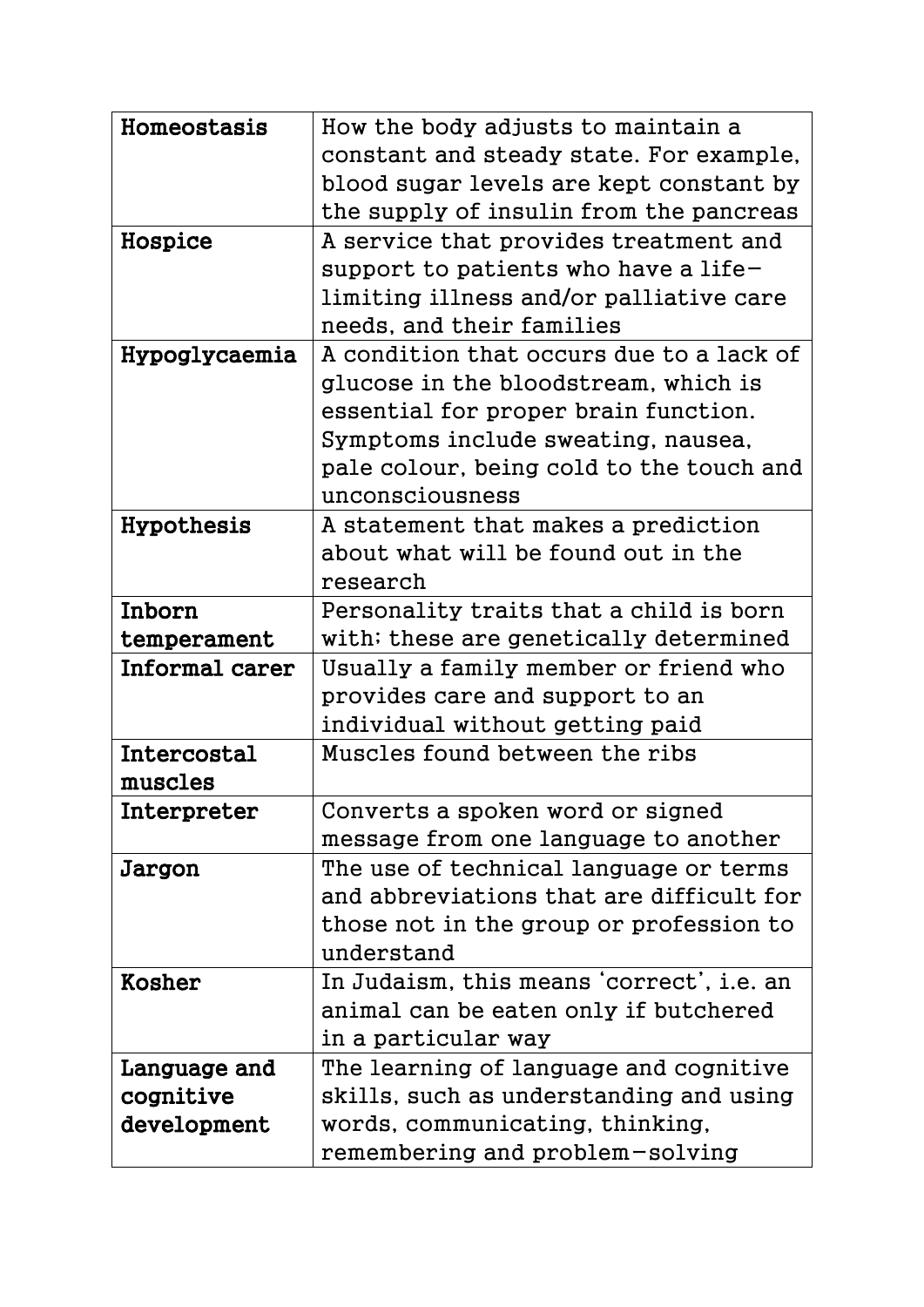| Learning        | Difficulties processing some types of  |
|-----------------|----------------------------------------|
| difficulties    | information without an individual's    |
|                 | general intelligence being affected,   |
|                 | e.g. dyslexia                          |
| Legislation     | A collection of laws passed by         |
|                 | Parliament, which state the rights and |
|                 | entitlements of the individual. Law is |
|                 | upheld through the courts              |
| Life story work | An activity that involves reviewing an |
|                 | individual's past life events and      |
|                 | developing a biography to understand   |
|                 | more about the individual and their    |
|                 | experiences                            |
| Lightwriter     | A text-to-speech device. A message is  |
|                 | typed on a keyboard, is displayed on   |
|                 | the screen, and then converted into    |
|                 | speech                                 |
| Mental health   | Residential setting that offers        |
| crisis house    | intensive, short-term support for      |
|                 | individuals experiencing a crisis and  |
|                 | who are not able to remain living      |
|                 | safely in their own homes              |
| Metabolism      | Chemical processes and reactions that  |
|                 | take place in the body                 |
| Monitor         | The independent regulator of NHS       |
|                 | foundation trusts                      |
| Moral           | Concerned with the principles of right |
|                 | and wrong behaviour                    |
| MRI scan        | A magnetic resonance imaging scan; a   |
|                 | strong magnetic field and radio waves  |
|                 | are used to produce detailed images of |
|                 | almost all parts of the body           |
| <b>National</b> | Money deducted and paid to the         |
| insurance       | government for the cost of state       |
| contributions   | benefits such as the state pension     |
| Neural growth   | Refers to any growth of the nervous    |
|                 | system                                 |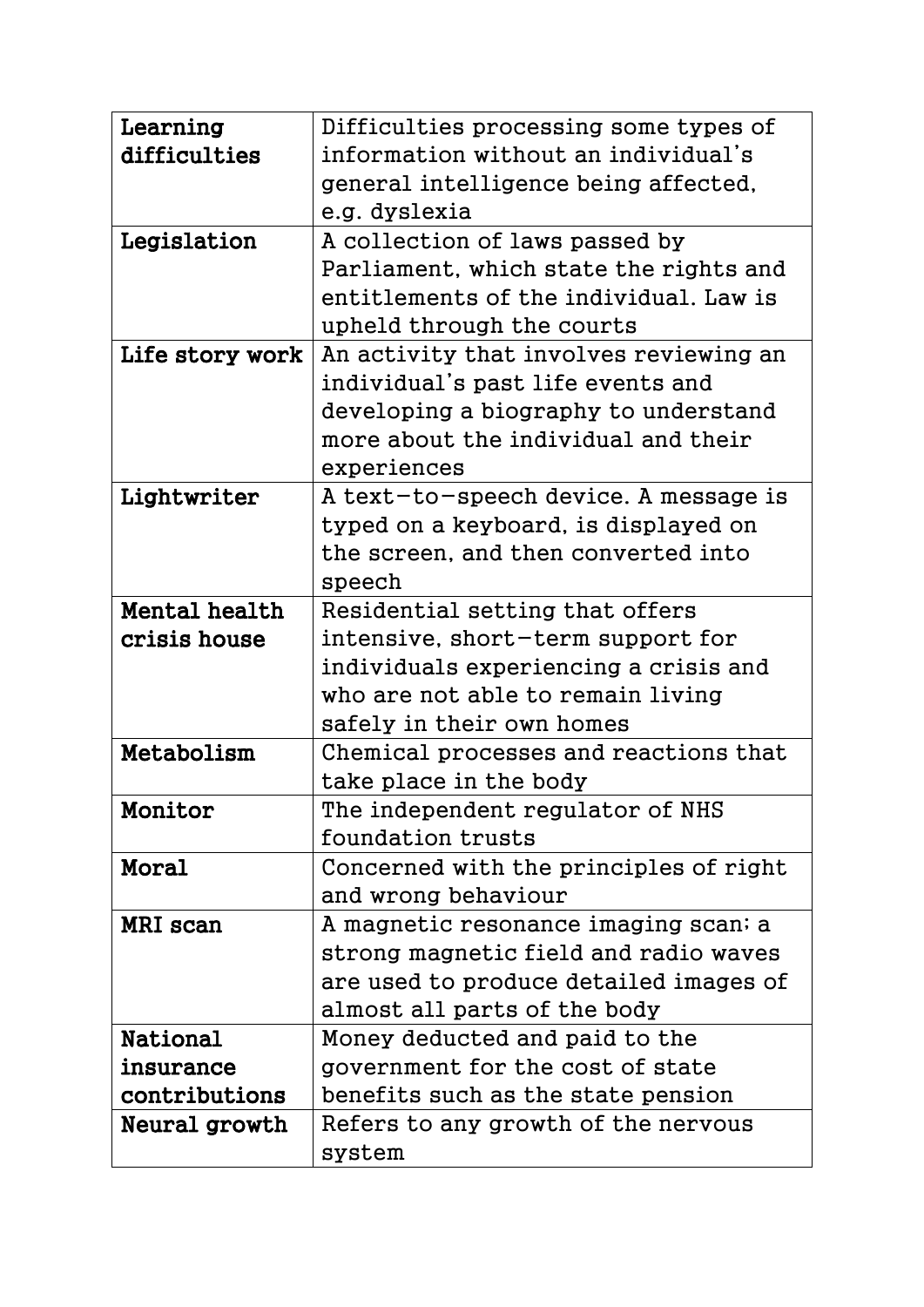| <b>Nutrients</b> | The individual components of the food    |
|------------------|------------------------------------------|
|                  | we eat. Examples are vitamins, protein,  |
|                  | fats and carbohydrates                   |
| Objectives       | How you intend to meet desired           |
|                  | outcomes, i.e. how are you going to      |
|                  | achieve what you want                    |
| Obsessive        | An anxiety disorder characterised by     |
| compulsive       | obsessive thoughts and compulsive        |
| disorder (OCD)   | activities                               |
| Obstetrician     | A doctor who specialises in the care of  |
|                  | women during pregnancy, childbirth and   |
|                  | after birth                              |
| Ofsted           | (the Office for Standards in Education,  |
|                  | Children's Services and Skills) Inspects |
|                  | and regulates services that care for     |
|                  | children and young people, and services  |
|                  | providing education and skills for       |
|                  | learners of all ages                     |
| Ovo-lacto        | Will not consume any animal flesh, but   |
| vegetarian       | will consume dairy and egg products      |
| Oxygenated       | Blood that contains oxygen               |
| blood            |                                          |
| Paediatrician    | A doctor who specialises in the care of  |
|                  | babies and children                      |
| <b>PECS</b>      | Stands for 'Picture Exchange             |
|                  | Communication System'. It is a           |
|                  | specialist method of communication. It   |
|                  | was developed for use with children      |
|                  | who have autism and helps them learn     |
|                  | to start communicating by exchanging a   |
|                  | picture for the item or activity that    |
|                  | they want                                |
| Peer group       | A group of people (usually of similar    |
|                  | age, background and social status) with  |
|                  | whom a person associates, and who are    |
|                  | likely to influence the person's beliefs |
|                  | and behaviour                            |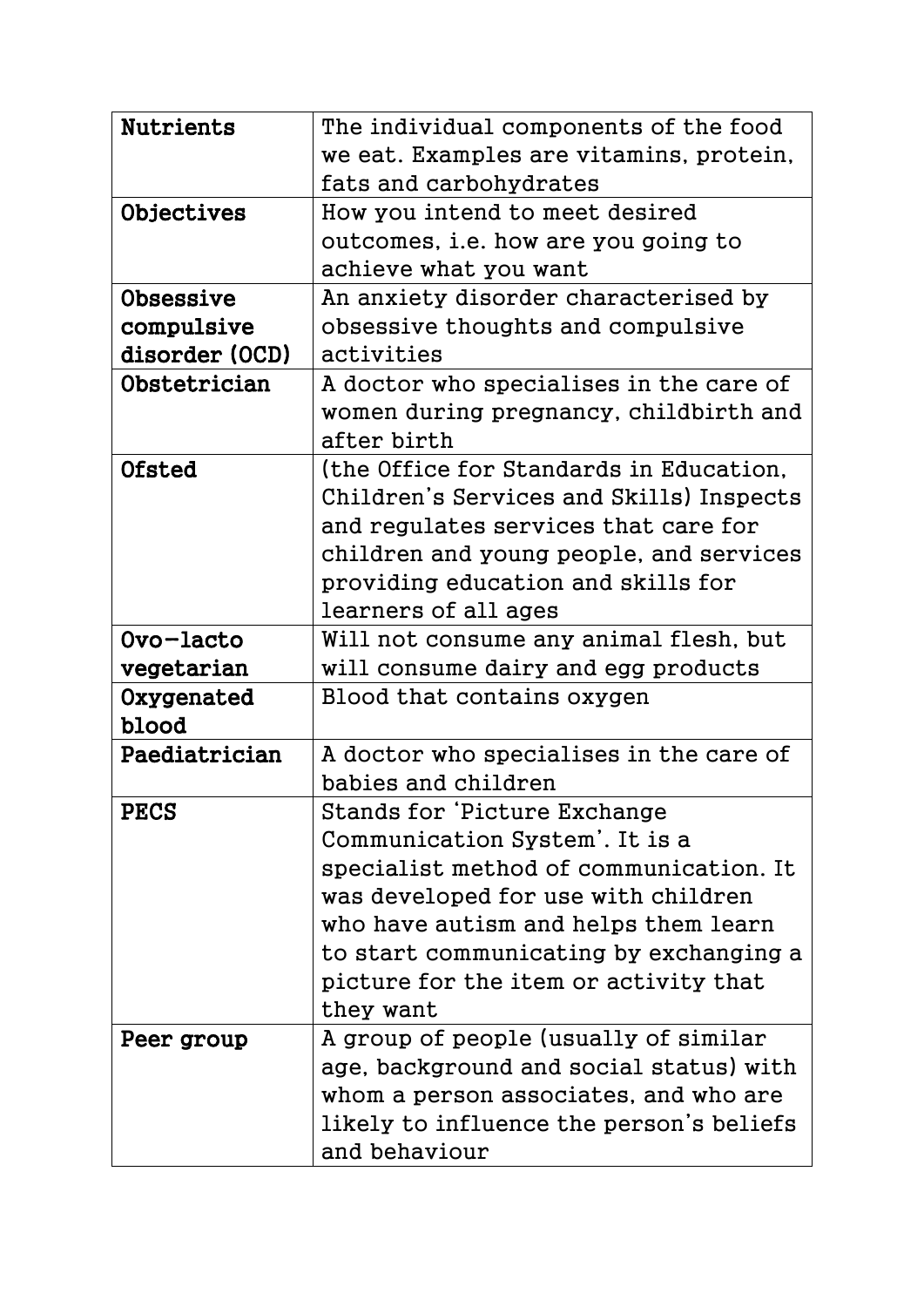| Plagiarise     | Copy or use someone else's work as       |
|----------------|------------------------------------------|
|                | your own without acknowledging or        |
|                | giving credit to the original author     |
| Protected      | Refers to nine characteristics           |
| characteristic | identified by the Equality Act. It is    |
|                | unlawful to discriminate against         |
|                | someone on the basis of a protected      |
|                | characteristic                           |
| Psychological  | Techniques used to support individuals   |
| therapies      | to manage their mental health and        |
|                | overcome any difficulties they are       |
|                | experiencing                             |
| Puberty        | The process of physical changes          |
|                | through which a child's body matures     |
|                | into an adult body capable of sexual     |
|                | reproduction                             |
| Pulse          | The pumping action of the heart that     |
|                | can be felt at the wrist or neck         |
| Qualitative    | Data that is based on people's views,    |
| data           | opinions and beliefs; usually written in |
|                | words rather than numbers or figures     |
| Quality        | An expression of personality and         |
|                | temperament, e.g. honesty                |
| Quantitative   | Data that records quantities and from    |
| data           | which numbers or numerical data (e.g.    |
|                | charts, graphs etc) result               |
| Radiography    | A practitioner who works under the       |
| assistant      | supervision of a radiographer to         |
|                | diagnose a patient's illness, disease or |
|                | condition, and treat medical conditions  |
|                |                                          |
|                | through the use of $x$ -rays and imaging |
| Rationale      | A set of reasons for course of action    |
| <b>Redress</b> | To obtain justice after being            |
|                | discriminated against or receiving       |
|                | inadequate care. This may take the form  |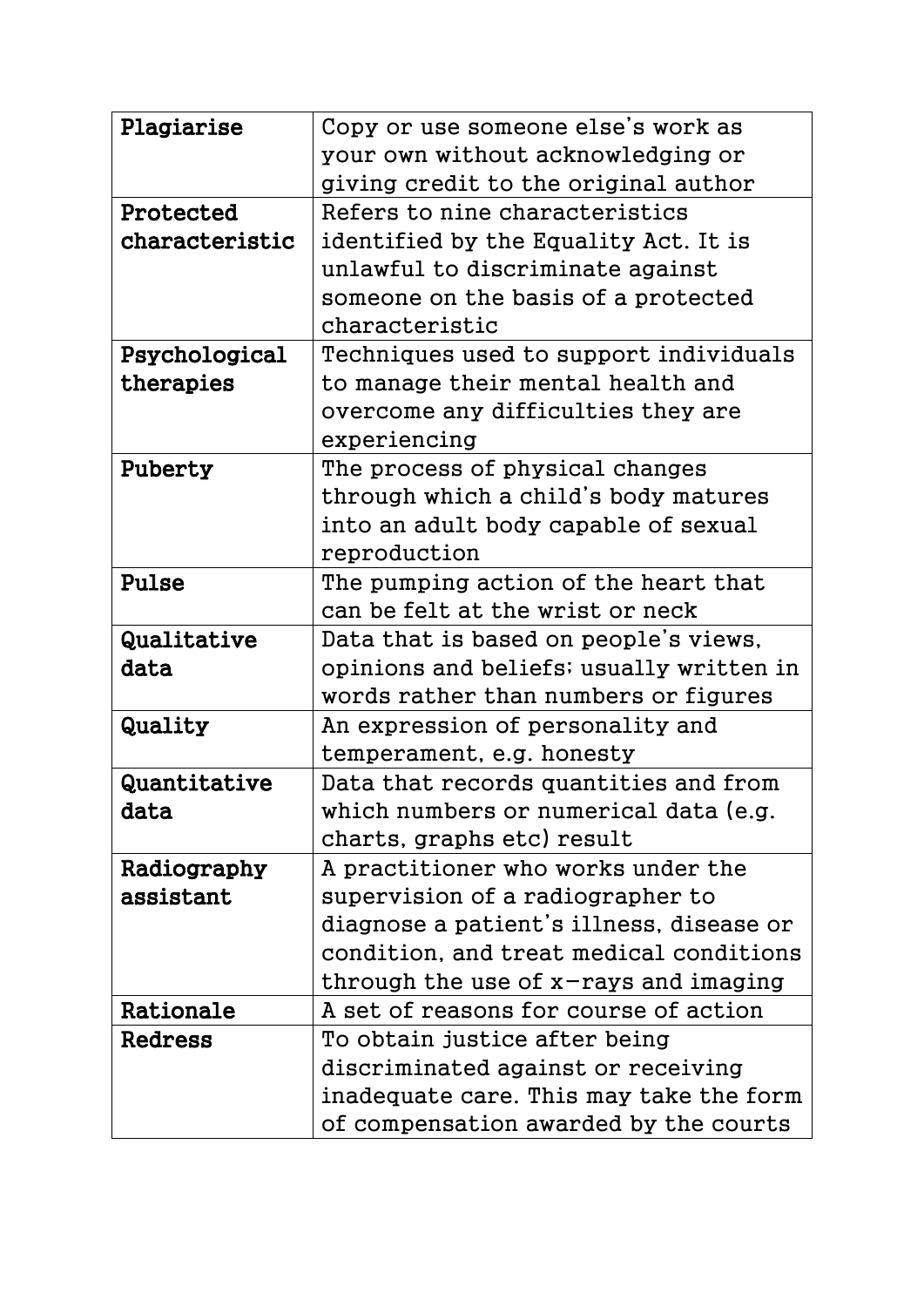|               | or having your rights restored in some    |
|---------------|-------------------------------------------|
|               | way                                       |
| Reminiscence  | An activity that involves the use of      |
| therapy       | photographs, music or familiar objects    |
|               | to enable an individual to discuss and    |
|               | share their past life experiences         |
| Residential   | A holiday where children can socialise    |
| short break   | and take part in activities to give       |
|               | their family or carers a break from       |
|               | caring                                    |
| <b>Risk</b>   | Something that could cause harm to        |
|               | individuals                               |
| Seasonal      | Buying foods that are naturally           |
|               | growing in their season. This reduces     |
|               | food miles, as food does not need to be   |
|               | imported from abroad so that it can be    |
|               | eaten out of season                       |
| Sedentary     | A lack of physical activity. A person     |
|               | with a sedentary lifestyle spends a lot   |
|               | of time sitting and does little, if any,  |
|               | exercise                                  |
| $Self-$       | The ability to know one's own character   |
| awareness     | and feelings                              |
| Self-esteem   | How much a person values themselves       |
|               | and the life they live. High self-esteem  |
|               | is associated with people who are         |
|               | happy and confident. An individual with   |
|               | low self-esteem experiences feelings      |
|               | of unhappiness and worthlessness          |
| Self-worth    | Confidence and value in one's own         |
|               | abilities and qualities                   |
| Sessional day | Day care offered to pre-school            |
| care services | children for a total of not more than     |
|               | 3.5 hours per session                     |
| Severity      | How serious an injury is (i.e. it is life |
|               | threatening, a minor superficial injury,  |
|               | or something in between?)                 |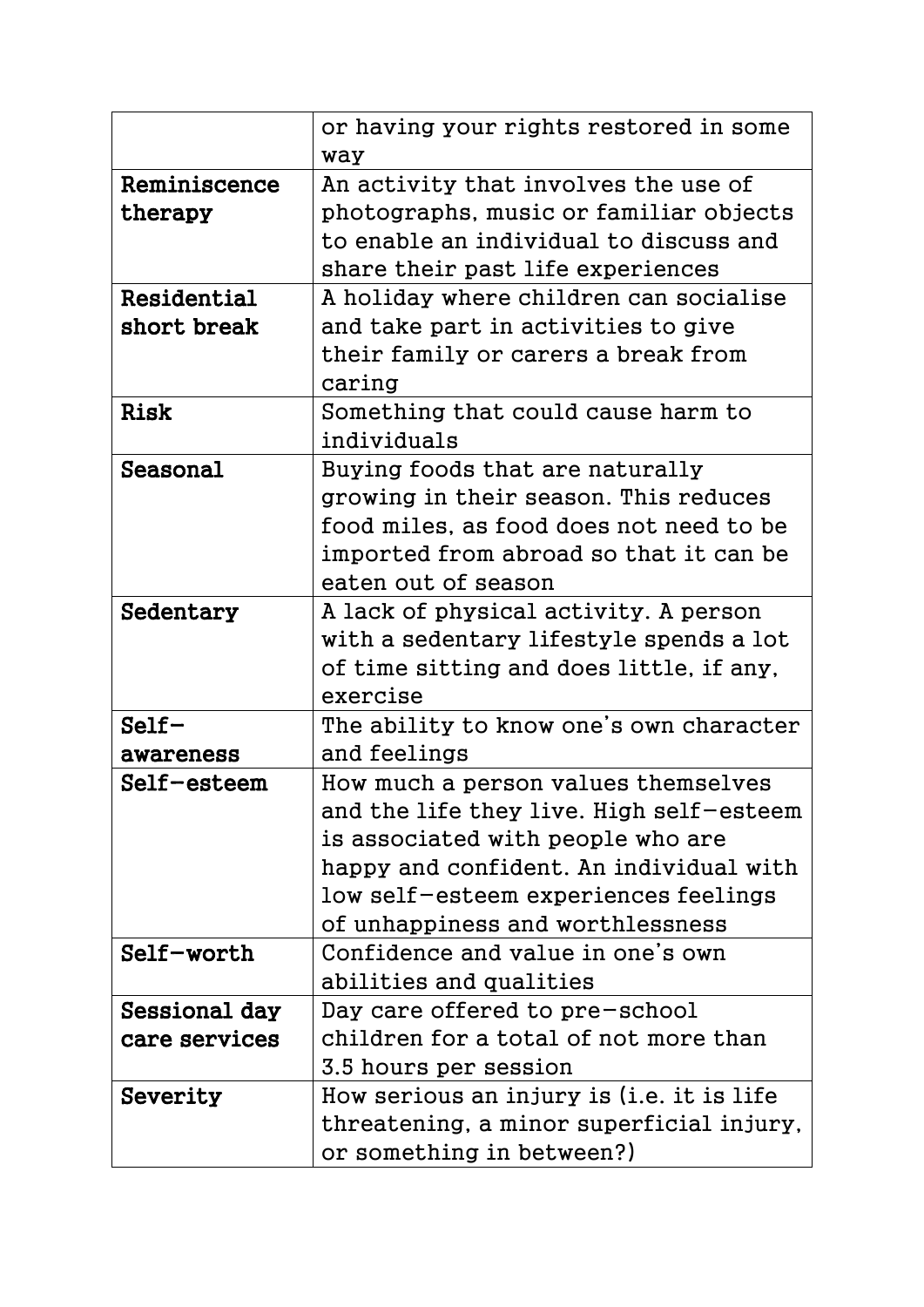| Sexualism       | Discrimination or negative attitudes     |
|-----------------|------------------------------------------|
|                 | towards a person or group on the basis   |
|                 | of their sexual orientation or sexual    |
|                 | behaviour – for example, against         |
|                 | lesbian or bisexual individuals          |
| Sharps injury   | When the skin is punctured by a needle,  |
|                 | blade (such as a scalpel) or any other   |
|                 | medical instrument                       |
| Social services | A range of public services provided by   |
|                 | the UK government and private            |
|                 | organisations, such as in relation to    |
|                 | housing, healthcare and social care      |
| Sonographer     | Specially trained to carry out           |
|                 | ultrasound scans                         |
| Sphincter       | A circular muscle that narrows a body    |
|                 | passage. Examples are the pyloric        |
|                 | sphincter at the lower end of the        |
|                 | stomach and the anal sphincter           |
|                 |                                          |
| Spina bifida    | A type of birth defect called a neural   |
|                 | tube defect; it occurs when the bones of |
|                 | the spine (vertebrae) don't form         |
|                 | properly around part of the baby's       |
|                 | spinal cord                              |
| Sternum         | A narrow bone connected with the ribs.   |
|                 | also known as the breastbone             |
| <b>Stools</b>   | Body waste called faeces                 |
| Symptoms        | An indication of a disease or disorder   |
| Taxes           | Money deducted and paid to the           |
|                 | government for services funded by the    |
|                 | government                               |
| Thorax          | The part of the body just above the      |
|                 | abdomen and below the neck; it includes  |
|                 | the ribcage, which encloses the heart    |
|                 | and lungs                                |
| Translator      | Converts a written message from one      |